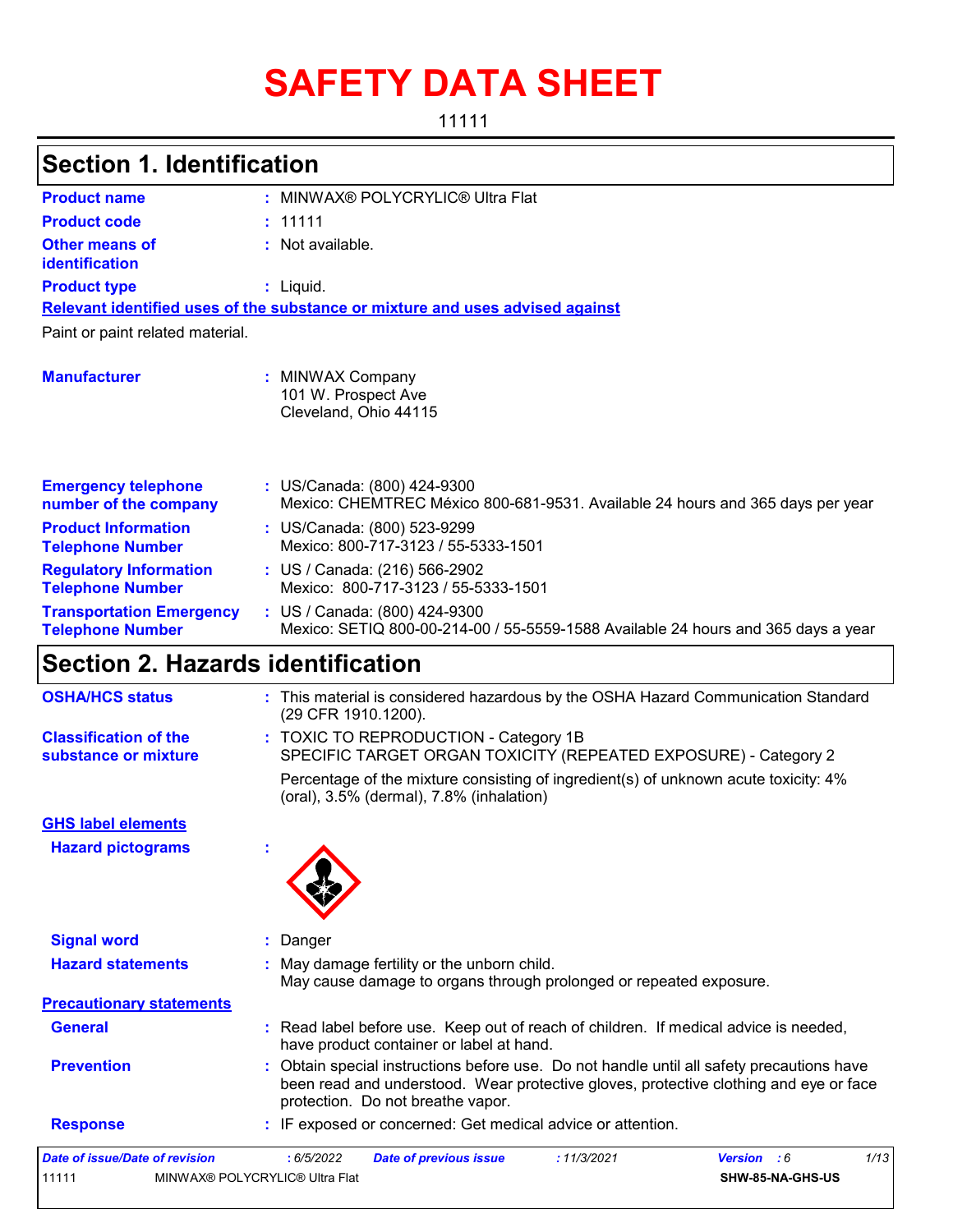### **Section 2. Hazards identification**

| <b>Storage</b>                             | : Store locked up.                                                                                                                              |
|--------------------------------------------|-------------------------------------------------------------------------------------------------------------------------------------------------|
| <b>Disposal</b>                            | : Dispose of contents and container in accordance with all local, regional, national and<br>international regulations.                          |
| <b>Supplemental label</b><br>elements      | WARNING: This product contains chemicals known to the State of California to cause<br>cancer and birth defects or other reproductive harm.      |
|                                            | Please refer to the SDS for additional information. Keep out of reach of children. Do not<br>transfer contents to other containers for storage. |
| <b>Hazards not otherwise</b><br>classified | : None known.                                                                                                                                   |

### **Section 3. Composition/information on ingredients**

| Substance/mixture     | : Mixture        |
|-----------------------|------------------|
| <b>Other means of</b> | : Not available. |
| <b>identification</b> |                  |

#### **CAS number/other identifiers**

| <b>Ingredient name</b>        | $\%$ by weight | <b>CAS number</b> |
|-------------------------------|----------------|-------------------|
| Butoxypropanol                | 3≥ا            | 5131-66-8         |
| Amorphous Precipitated Silica | ו≤3            | 112926-00-8       |
| <b>Ethylene Glycol</b>        | ≤2.9           | 107-21-1          |
| 1-Methyl-2-Pyrrolidone        | ≤1.9           | 872-50-4          |
| Decylpoly(ethyleneoxy)ethanol | $\leq 1.5$     | 9014-85-1         |

Any concentration shown as a range is to protect confidentiality or is due to batch variation.

**There are no additional ingredients present which, within the current knowledge of the supplier and in the concentrations applicable, are classified and hence require reporting in this section.**

**Occupational exposure limits, if available, are listed in Section 8.**

### **Section 4. First aid measures**

| <b>Description of necessary first aid measures</b> |                                                                                                                                                                                                                                                                                                                                                                                                                                                                                                                                                                                                                                                                                                                     |
|----------------------------------------------------|---------------------------------------------------------------------------------------------------------------------------------------------------------------------------------------------------------------------------------------------------------------------------------------------------------------------------------------------------------------------------------------------------------------------------------------------------------------------------------------------------------------------------------------------------------------------------------------------------------------------------------------------------------------------------------------------------------------------|
| <b>Eye contact</b>                                 | : Immediately flush eyes with plenty of water, occasionally lifting the upper and lower<br>eyelids. Check for and remove any contact lenses. Continue to rinse for at least 10<br>minutes. Get medical attention following exposure or if feeling unwell.                                                                                                                                                                                                                                                                                                                                                                                                                                                           |
| <b>Inhalation</b>                                  | : Remove victim to fresh air and keep at rest in a position comfortable for breathing. If<br>not breathing, if breathing is irregular or if respiratory arrest occurs, provide artificial<br>respiration or oxygen by trained personnel. It may be dangerous to the person providing<br>aid to give mouth-to-mouth resuscitation. Get medical attention. If unconscious, place<br>in recovery position and get medical attention immediately. Maintain an open airway.<br>Loosen tight clothing such as a collar, tie, belt or waistband. In case of inhalation of<br>decomposition products in a fire, symptoms may be delayed. The exposed person may<br>need to be kept under medical surveillance for 48 hours. |
| <b>Skin contact</b>                                | : Flush contaminated skin with plenty of water. Remove contaminated clothing and<br>shoes. Wash contaminated clothing thoroughly with water before removing it, or wear<br>gloves. Continue to rinse for at least 10 minutes. Get medical attention. Wash clothing<br>before reuse. Clean shoes thoroughly before reuse.                                                                                                                                                                                                                                                                                                                                                                                            |
| <b>Ingestion</b>                                   | : Wash out mouth with water. Remove dentures if any. If material has been swallowed<br>and the exposed person is conscious, give small quantities of water to drink. Stop if the<br>exposed person feels sick as vomiting may be dangerous. Do not induce vomiting<br>unless directed to do so by medical personnel. If vomiting occurs, the head should be<br>kept low so that vomit does not enter the lungs. Get medical attention. Never give<br>anything by mouth to an unconscious person. If unconscious, place in recovery position<br>and get medical attention immediately. Maintain an open airway. Loosen tight clothing<br>such as a collar, tie, belt or waistband.                                   |
| <b>Date of issue/Date of revision</b>              | 2/13<br>: 11/3/2021<br>Version : 6<br>:6/5/2022<br><b>Date of previous issue</b>                                                                                                                                                                                                                                                                                                                                                                                                                                                                                                                                                                                                                                    |
| 11111                                              | MINWAX® POLYCRYLIC® Ultra Flat<br>SHW-85-NA-GHS-US                                                                                                                                                                                                                                                                                                                                                                                                                                                                                                                                                                                                                                                                  |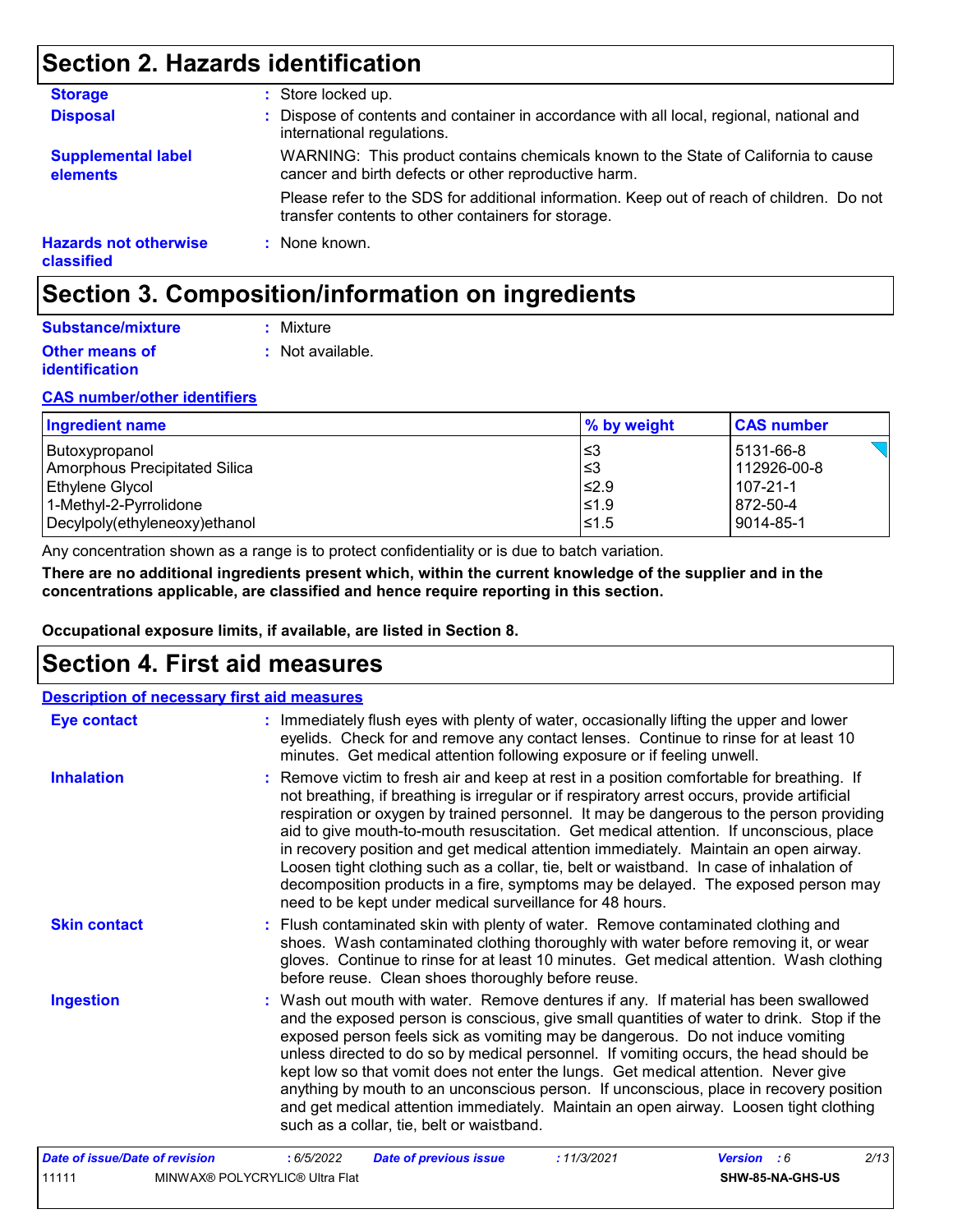### **Section 4. First aid measures**

#### **Most important symptoms/effects, acute and delayed**

| <b>Potential acute health effects</b> |                                                                                                                                                                         |
|---------------------------------------|-------------------------------------------------------------------------------------------------------------------------------------------------------------------------|
| <b>Eye contact</b>                    | : No known significant effects or critical hazards.                                                                                                                     |
| <b>Inhalation</b>                     | : No known significant effects or critical hazards.                                                                                                                     |
| <b>Skin contact</b>                   | : No known significant effects or critical hazards.                                                                                                                     |
| <b>Ingestion</b>                      | : No known significant effects or critical hazards.                                                                                                                     |
| <b>Over-exposure signs/symptoms</b>   |                                                                                                                                                                         |
| <b>Eye contact</b>                    | : No specific data.                                                                                                                                                     |
| <b>Inhalation</b>                     | : Adverse symptoms may include the following:<br>reduced fetal weight<br>increase in fetal deaths<br>skeletal malformations                                             |
| <b>Skin contact</b>                   | : Adverse symptoms may include the following:<br>reduced fetal weight<br>increase in fetal deaths<br>skeletal malformations                                             |
| <b>Ingestion</b>                      | : Adverse symptoms may include the following:<br>reduced fetal weight<br>increase in fetal deaths<br>skeletal malformations                                             |
|                                       | Indication of immediate medical attention and special treatment needed, if necessary                                                                                    |
| <b>Notes to physician</b>             | : In case of inhalation of decomposition products in a fire, symptoms may be delayed<br>The exposed person may need to be kept under medical surveillance for 48 hours. |
| <b>Specific treatments</b>            | : No specific treatment.                                                                                                                                                |
| <b>Protection of first-aiders</b>     | : No action shall be taken involving any personal risk or without suitable training. If it                                                                              |

able training. If it is suspected that fumes are still present, the rescuer should wear an appropriate mask or self-contained breathing apparatus. It may be dangerous to the person providing aid to give mouth-to-mouth resuscitation. Wash contaminated clothing thoroughly with water before removing it, or wear gloves.

may be delayed.

**See toxicological information (Section 11)**

### **Section 5. Fire-fighting measures**

| <b>Extinguishing media</b>                           |                                                                                                                                           |
|------------------------------------------------------|-------------------------------------------------------------------------------------------------------------------------------------------|
| <b>Suitable extinguishing</b><br>media               | : Use an extinguishing agent suitable for the surrounding fire.                                                                           |
| <b>Unsuitable extinguishing</b><br>media             | : None known.                                                                                                                             |
| <b>Specific hazards arising</b><br>from the chemical | : In a fire or if heated, a pressure increase will occur and the container may burst.                                                     |
| <b>Hazardous thermal</b><br>decomposition products   | Decomposition products may include the following materials:<br>carbon dioxide<br>carbon monoxide<br>nitrogen oxides<br>metal oxide/oxides |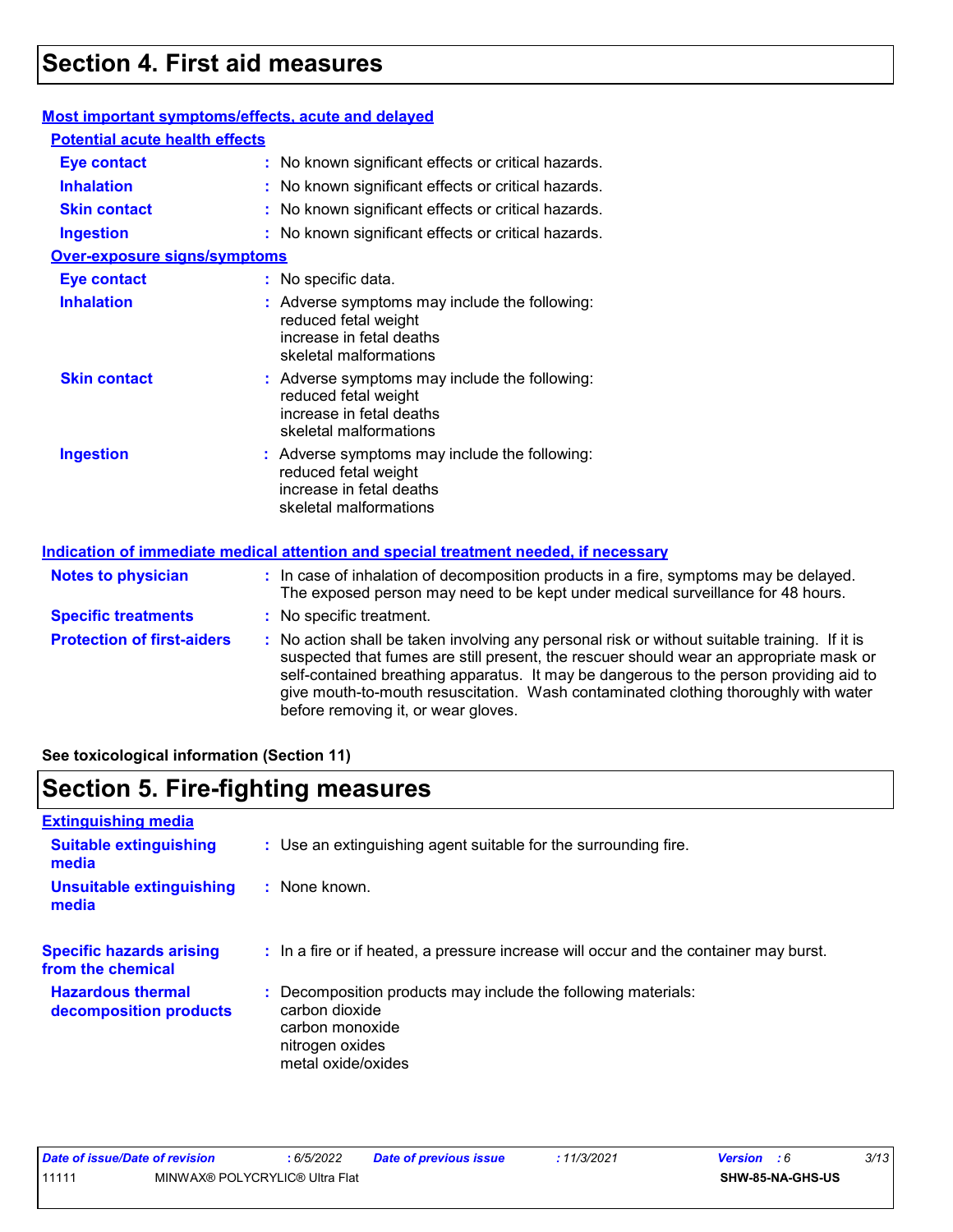# **Section 5. Fire-fighting measures**

| <b>Special protective actions</b><br>for fire-fighters   | : Promptly isolate the scene by removing all persons from the vicinity of the incident if<br>there is a fire. No action shall be taken involving any personal risk or without suitable<br>training. |
|----------------------------------------------------------|-----------------------------------------------------------------------------------------------------------------------------------------------------------------------------------------------------|
| <b>Special protective</b><br>equipment for fire-fighters | : Fire-fighters should wear appropriate protective equipment and self-contained breathing<br>apparatus (SCBA) with a full face-piece operated in positive pressure mode.                            |

### **Section 6. Accidental release measures**

| <b>Personal precautions, protective equipment and emergency procedures</b>                                                                                                                                                                                                                                                                                                                                                                                                                                                                                                                                                                                                                                   |  |  |
|--------------------------------------------------------------------------------------------------------------------------------------------------------------------------------------------------------------------------------------------------------------------------------------------------------------------------------------------------------------------------------------------------------------------------------------------------------------------------------------------------------------------------------------------------------------------------------------------------------------------------------------------------------------------------------------------------------------|--|--|
| : No action shall be taken involving any personal risk or without suitable training.<br>Evacuate surrounding areas. Keep unnecessary and unprotected personnel from<br>entering. Do not touch or walk through spilled material. Avoid breathing vapor or mist.<br>Provide adequate ventilation. Wear appropriate respirator when ventilation is<br>inadequate. Put on appropriate personal protective equipment.                                                                                                                                                                                                                                                                                             |  |  |
| For emergency responders : If specialized clothing is required to deal with the spillage, take note of any information in<br>Section 8 on suitable and unsuitable materials. See also the information in "For non-<br>emergency personnel".                                                                                                                                                                                                                                                                                                                                                                                                                                                                  |  |  |
| : Avoid dispersal of spilled material and runoff and contact with soil, waterways, drains<br>and sewers. Inform the relevant authorities if the product has caused environmental<br>pollution (sewers, waterways, soil or air).                                                                                                                                                                                                                                                                                                                                                                                                                                                                              |  |  |
| <b>Methods and materials for containment and cleaning up</b>                                                                                                                                                                                                                                                                                                                                                                                                                                                                                                                                                                                                                                                 |  |  |
| : Stop leak if without risk. Move containers from spill area. Dilute with water and mop up<br>if water-soluble. Alternatively, or if water-insoluble, absorb with an inert dry material and<br>place in an appropriate waste disposal container. Dispose of via a licensed waste<br>disposal contractor.                                                                                                                                                                                                                                                                                                                                                                                                     |  |  |
| : Stop leak if without risk. Move containers from spill area. Approach release from<br>upwind. Prevent entry into sewers, water courses, basements or confined areas. Wash<br>spillages into an effluent treatment plant or proceed as follows. Contain and collect<br>spillage with non-combustible, absorbent material e.g. sand, earth, vermiculite or<br>diatomaceous earth and place in container for disposal according to local regulations<br>(see Section 13). Dispose of via a licensed waste disposal contractor. Contaminated<br>absorbent material may pose the same hazard as the spilled product. Note: see<br>Section 1 for emergency contact information and Section 13 for waste disposal. |  |  |
|                                                                                                                                                                                                                                                                                                                                                                                                                                                                                                                                                                                                                                                                                                              |  |  |

### **Section 7. Handling and storage**

#### **Precautions for safe handling**

| <b>Protective measures</b>                       | : Put on appropriate personal protective equipment (see Section 8). Avoid exposure -<br>obtain special instructions before use. Avoid exposure during pregnancy. Do not<br>handle until all safety precautions have been read and understood. Do not get in eyes<br>or on skin or clothing. Do not breathe vapor or mist. Do not ingest. If during normal<br>use the material presents a respiratory hazard, use only with adequate ventilation or<br>wear appropriate respirator. Keep in the original container or an approved alternative<br>made from a compatible material, kept tightly closed when not in use. Empty containers<br>retain product residue and can be hazardous. Do not reuse container. |
|--------------------------------------------------|----------------------------------------------------------------------------------------------------------------------------------------------------------------------------------------------------------------------------------------------------------------------------------------------------------------------------------------------------------------------------------------------------------------------------------------------------------------------------------------------------------------------------------------------------------------------------------------------------------------------------------------------------------------------------------------------------------------|
| <b>Advice on general</b><br>occupational hygiene | : Eating, drinking and smoking should be prohibited in areas where this material is<br>handled, stored and processed. Workers should wash hands and face before eating,<br>drinking and smoking. Remove contaminated clothing and protective equipment before<br>entering eating areas. See also Section 8 for additional information on hygiene<br>measures.                                                                                                                                                                                                                                                                                                                                                  |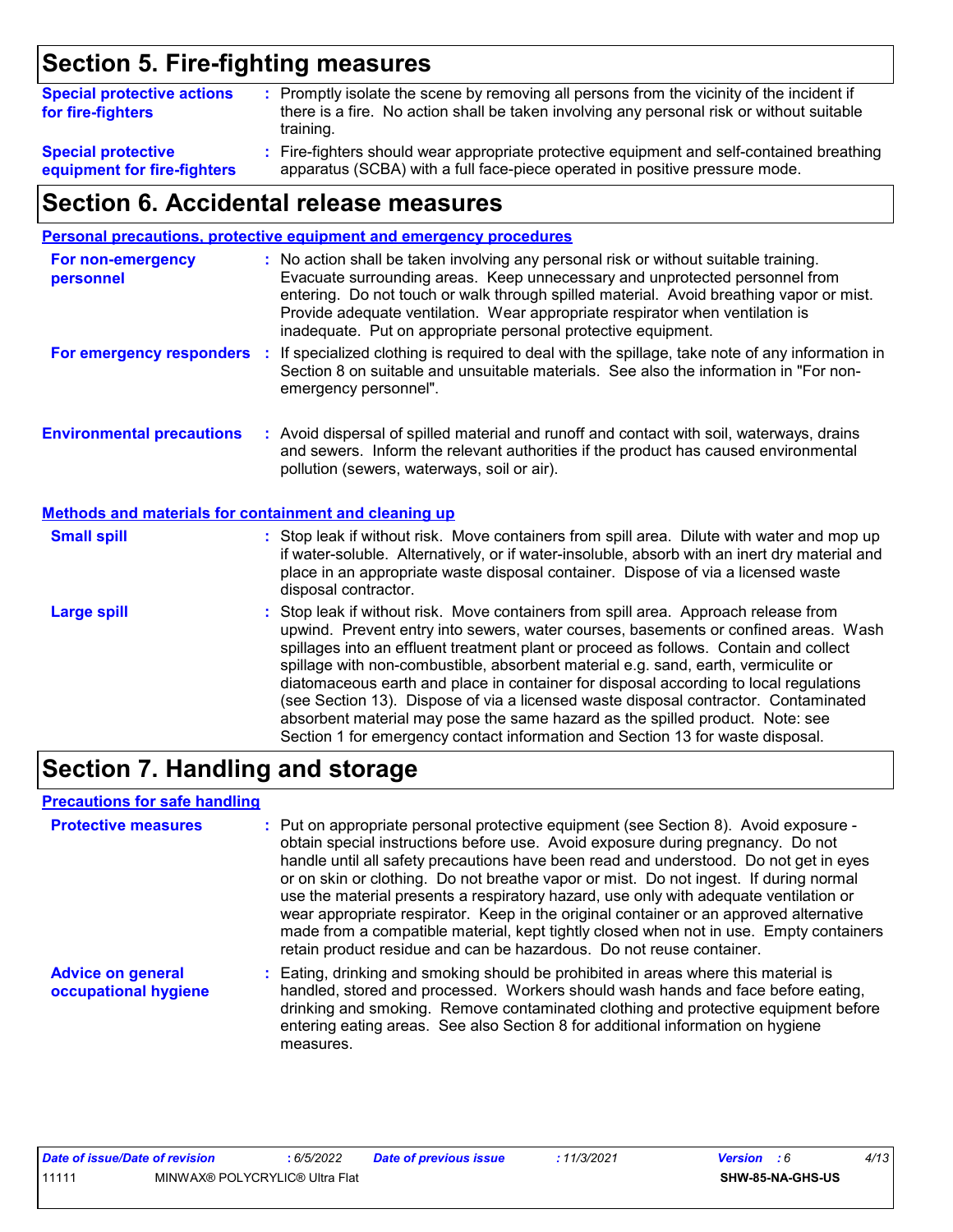### **Section 7. Handling and storage**

| <b>Conditions for safe storage,</b> | : Store in accordance with local regulations. Store in original container protected from                                                                                                                                                                                                                                                                                                                   |
|-------------------------------------|------------------------------------------------------------------------------------------------------------------------------------------------------------------------------------------------------------------------------------------------------------------------------------------------------------------------------------------------------------------------------------------------------------|
| including any                       | direct sunlight in a dry, cool and well-ventilated area, away from incompatible materials                                                                                                                                                                                                                                                                                                                  |
| <i>incompatibilities</i>            | (see Section 10) and food and drink. Store locked up. Keep container tightly closed<br>and sealed until ready for use. Containers that have been opened must be carefully<br>resealed and kept upright to prevent leakage. Do not store in unlabeled containers.<br>Use appropriate containment to avoid environmental contamination. See Section 10 for<br>incompatible materials before handling or use. |

### **Section 8. Exposure controls/personal protection**

#### **Control parameters**

**Occupational exposure limits (OSHA United States)**

| <b>Ingredient name</b>                          | CAS#                     | <b>Exposure limits</b>                                                                                                                                                                                                   |
|-------------------------------------------------|--------------------------|--------------------------------------------------------------------------------------------------------------------------------------------------------------------------------------------------------------------------|
| Butoxypropanol<br>Amorphous Precipitated Silica | 5131-66-8<br>112926-00-8 | None.<br>NIOSH REL (United States, 10/2020).<br>TWA: 6 mg/m <sup>3</sup> 10 hours.                                                                                                                                       |
| Ethylene Glycol                                 | $107 - 21 - 1$           | ACGIH TLV (United States, 1/2021).<br>STEL: 10 mg/m <sup>3</sup> 15 minutes. Form: Inhalable<br>fraction. Aerosol only.<br>STEL: 50 ppm 15 minutes. Form: Vapor<br>fraction<br>TWA: 25 ppm 8 hours. Form: Vapor fraction |
| 1-Methyl-2-Pyrrolidone                          | 872-50-4                 | OARS WEEL (United States, 1/2021).<br>Absorbed through skin.<br>TWA: 15 ppm 8 hours.<br>STEL: 120 mg/m <sup>3</sup> 15 minutes.<br>STEL: 30 ppm 15 minutes.<br>TWA: 60 mg/m <sup>3</sup> 8 hours.                        |
| Decylpoly(ethyleneoxy)ethanol                   | 9014-85-1                | None.                                                                                                                                                                                                                    |

#### **Occupational exposure limits (Canada)**

| <b>Ingredient name</b>         |                                | CAS#                          | <b>Exposure limits</b>                                                                                                                                                                                                                                                                                                                                                                                                                                                                                                                                                                                                                                                                                                                                                                                                                              |
|--------------------------------|--------------------------------|-------------------------------|-----------------------------------------------------------------------------------------------------------------------------------------------------------------------------------------------------------------------------------------------------------------------------------------------------------------------------------------------------------------------------------------------------------------------------------------------------------------------------------------------------------------------------------------------------------------------------------------------------------------------------------------------------------------------------------------------------------------------------------------------------------------------------------------------------------------------------------------------------|
| Ethylene glycol                |                                | $107 - 21 - 1$                | <b>CA British Columbia Provincial (Canada,</b><br>6/2021).<br>C: 100 mg/m <sup>3</sup> Form: Aerosol<br>TWA: 10 mg/m <sup>3</sup> 8 hours. Form: Particulate<br>STEL: 20 mg/m <sup>3</sup> 15 minutes. Form:<br>Particulate<br>C: 50 ppm Form: Vapour<br>CA Ontario Provincial (Canada, 6/2019).<br>Ceiling Limit: 10 mg/m <sup>3</sup> Form: Inhalable<br>particulate matter, aerosol only<br>STEL: 50 ppm 15 minutes. Form: Vapour<br>fraction.<br>TWA: 25 ppm 8 hours. Form: Vapour<br>fraction.<br><b>CA Saskatchewan Provincial (Canada,</b><br>7/2013).<br>CEIL: 100 mg/m <sup>3</sup> Form: aerosol<br>CA Alberta Provincial (Canada, 6/2018).<br>C: $100 \text{ mg/m}^3$<br>CA Quebec Provincial (Canada, 6/2021).<br>STEV: 50 ppm 15 minutes. Form: vapour<br>and mist<br>STEV: 127 mg/m <sup>3</sup> 15 minutes. Form: vapour<br>and mist |
| Date of issue/Date of revision | : 6/5/2022                     | <b>Date of previous issue</b> | 5/13<br>: 11/3/2021<br>Version : 6                                                                                                                                                                                                                                                                                                                                                                                                                                                                                                                                                                                                                                                                                                                                                                                                                  |
| 11111                          | MINWAX® POLYCRYLIC® Ultra Flat |                               | SHW-85-NA-GHS-US                                                                                                                                                                                                                                                                                                                                                                                                                                                                                                                                                                                                                                                                                                                                                                                                                                    |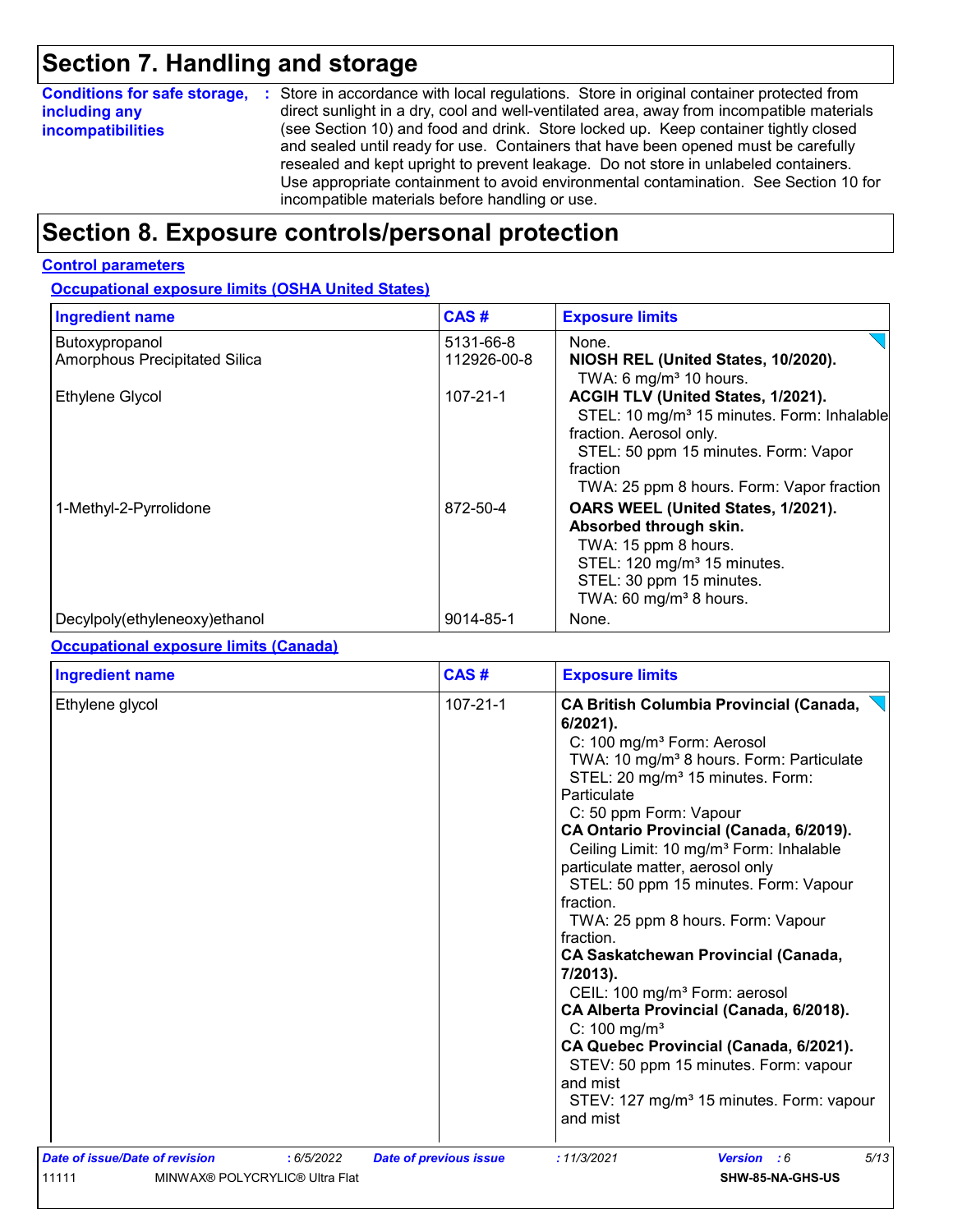| N-Methyl pyrrolidone                                                                           |                                                | 872-50-4       | CA Ontario Provincial (Canada, 6/2019).<br>TWA: $400$ mg/m <sup>3</sup> 8 hours.                                                                                                                                                                                                                                                                                                                                                                                                                                                                                                                                       |
|------------------------------------------------------------------------------------------------|------------------------------------------------|----------------|------------------------------------------------------------------------------------------------------------------------------------------------------------------------------------------------------------------------------------------------------------------------------------------------------------------------------------------------------------------------------------------------------------------------------------------------------------------------------------------------------------------------------------------------------------------------------------------------------------------------|
| <b>Occupational exposure limits (Mexico)</b>                                                   |                                                |                |                                                                                                                                                                                                                                                                                                                                                                                                                                                                                                                                                                                                                        |
|                                                                                                |                                                | CAS#           | <b>Exposure limits</b>                                                                                                                                                                                                                                                                                                                                                                                                                                                                                                                                                                                                 |
| ethanediol                                                                                     |                                                | $107 - 21 - 1$ | NOM-010-STPS-2014 (Mexico, 4/2016).<br>CEIL: 100 mg/m <sup>3</sup> Form: Only AEROSOL                                                                                                                                                                                                                                                                                                                                                                                                                                                                                                                                  |
| <b>Appropriate engineering</b><br><b>controls</b><br><b>Environmental exposure</b><br>controls |                                                |                | : If user operations generate dust, fumes, gas, vapor or mist, use process enclosures,<br>local exhaust ventilation or other engineering controls to keep worker exposure to<br>airborne contaminants below any recommended or statutory limits.<br>: Emissions from ventilation or work process equipment should be checked to ensure<br>they comply with the requirements of environmental protection legislation. In some<br>cases, fume scrubbers, filters or engineering modifications to the process equipment<br>will be necessary to reduce emissions to acceptable levels.                                    |
| <b>Individual protection measures</b>                                                          |                                                |                |                                                                                                                                                                                                                                                                                                                                                                                                                                                                                                                                                                                                                        |
| <b>Hygiene measures</b>                                                                        | showers are close to the workstation location. |                | : Wash hands, forearms and face thoroughly after handling chemical products, before<br>eating, smoking and using the lavatory and at the end of the working period.<br>Appropriate techniques should be used to remove potentially contaminated clothing.<br>Wash contaminated clothing before reusing. Ensure that eyewash stations and safety                                                                                                                                                                                                                                                                        |
| <b>Eye/face protection</b>                                                                     | shields.                                       |                | Safety eyewear complying with an approved standard should be used when a risk<br>assessment indicates this is necessary to avoid exposure to liquid splashes, mists,<br>gases or dusts. If contact is possible, the following protection should be worn, unless<br>the assessment indicates a higher degree of protection: safety glasses with side-                                                                                                                                                                                                                                                                   |
| <b>Skin protection</b>                                                                         |                                                |                |                                                                                                                                                                                                                                                                                                                                                                                                                                                                                                                                                                                                                        |
| <b>Hand protection</b>                                                                         |                                                |                | : Chemical-resistant, impervious gloves complying with an approved standard should be<br>worn at all times when handling chemical products if a risk assessment indicates this is<br>necessary. Considering the parameters specified by the glove manufacturer, check<br>during use that the gloves are still retaining their protective properties. It should be<br>noted that the time to breakthrough for any glove material may be different for different<br>glove manufacturers. In the case of mixtures, consisting of several substances, the<br>protection time of the gloves cannot be accurately estimated. |
| <b>Body protection</b>                                                                         | handling this product.                         |                | : Personal protective equipment for the body should be selected based on the task being<br>performed and the risks involved and should be approved by a specialist before                                                                                                                                                                                                                                                                                                                                                                                                                                              |
| <b>Other skin protection</b>                                                                   | specialist before handling this product.       |                | : Appropriate footwear and any additional skin protection measures should be selected<br>based on the task being performed and the risks involved and should be approved by a                                                                                                                                                                                                                                                                                                                                                                                                                                          |
| <b>Respiratory protection</b>                                                                  | aspects of use.                                |                | Based on the hazard and potential for exposure, select a respirator that meets the<br>appropriate standard or certification. Respirators must be used according to a<br>respiratory protection program to ensure proper fitting, training, and other important                                                                                                                                                                                                                                                                                                                                                         |

# **Section 9. Physical and chemical properties**

The conditions of measurement of all properties are at standard temperature and pressure unless otherwise indicated.

| 11111                          | MINWAX® POLYCRYLIC® Ultra Flat |                               |             |             | SHW-85-NA-GHS-US |      |
|--------------------------------|--------------------------------|-------------------------------|-------------|-------------|------------------|------|
| Date of issue/Date of revision | : 6/5/2022                     | <b>Date of previous issue</b> | : 11/3/2021 | Version : 6 |                  | 6/13 |
| <b>Odor threshold</b>          | $\cdot$ Not available.         |                               |             |             |                  |      |
| <b>Odor</b>                    | : Not available.               |                               |             |             |                  |      |
| <b>Color</b>                   | : Not available.               |                               |             |             |                  |      |
| <b>Physical state</b>          | : Liquid.                      |                               |             |             |                  |      |
| <b>Appearance</b>              |                                |                               |             |             |                  |      |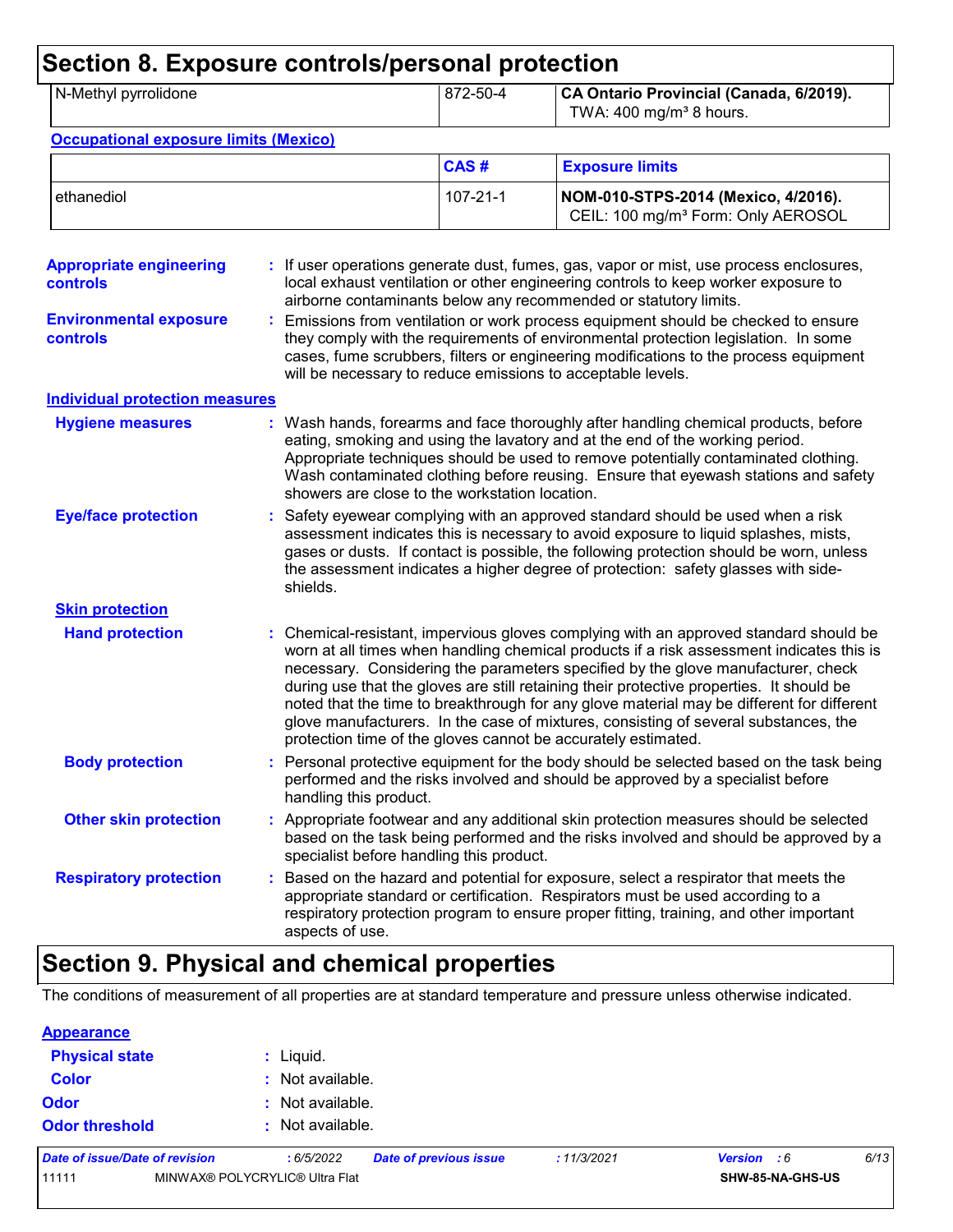### **Section 9. Physical and chemical properties**

| pH                                                                | : 8                                                            |
|-------------------------------------------------------------------|----------------------------------------------------------------|
| <b>Melting point/freezing point</b>                               | : Not available.                                               |
| <b>Boiling point, initial boiling</b><br>point, and boiling range | : $100^{\circ}$ C (212 $^{\circ}$ F)                           |
| <b>Flash point</b>                                                | : Closed cup: 100°C (212°F) [Pensky-Martens Closed Cup]        |
| <b>Evaporation rate</b>                                           | $\therefore$ 0.09 (butyl acetate = 1)                          |
| <b>Flammability</b>                                               | : Not available.                                               |
| Lower and upper explosion<br>limit/flammability limit             | $:$ Lower: $0.6\%$<br>Upper: 20.4%                             |
| <b>Vapor pressure</b>                                             | : $2.3$ kPa (17.5 mm Hg)                                       |
| <b>Relative vapor density</b>                                     | : 1 [Air = 1]                                                  |
| <b>Relative density</b>                                           | : 1.04                                                         |
| <b>Solubility</b>                                                 | : Not available.                                               |
| <b>Partition coefficient: n-</b><br>octanol/water                 | : Not applicable.                                              |
| <b>Auto-ignition temperature</b>                                  | : Not available.                                               |
| <b>Decomposition temperature</b>                                  | : Not available.                                               |
| <b>Viscosity</b>                                                  | Kinematic (40°C (104°F)): >20.5 mm <sup>2</sup> /s (>20.5 cSt) |
| <b>Molecular weight</b>                                           | Not applicable.                                                |
| <b>Aerosol product</b>                                            |                                                                |
| <b>Heat of combustion</b>                                         | $: 3.84$ kJ/g                                                  |

# **Section 10. Stability and reactivity**

| <b>Reactivity</b>                            | : No specific test data related to reactivity available for this product or its ingredients.              |
|----------------------------------------------|-----------------------------------------------------------------------------------------------------------|
| <b>Chemical stability</b>                    | : The product is stable.                                                                                  |
| <b>Possibility of hazardous</b><br>reactions | : Under normal conditions of storage and use, hazardous reactions will not occur.                         |
| <b>Conditions to avoid</b>                   | : No specific data.                                                                                       |
| <b>Incompatible materials</b>                | : No specific data.                                                                                       |
| <b>Hazardous decomposition</b><br>products   | : Under normal conditions of storage and use, hazardous decomposition products should<br>not be produced. |

# **Section 11. Toxicological information**

#### **Information on toxicological effects**

**Acute toxicity**

| <b>Product/ingredient name</b> | <b>Result</b> | <b>Species</b> | <b>Dose</b>  | <b>Exposure</b> |
|--------------------------------|---------------|----------------|--------------|-----------------|
| Butoxypropanol                 | ILD50 Dermal  | Rabbit         | $3100$ mg/kg |                 |
| Ethylene Glycol                | LD50 Oral     | Rat            | 4700 mg/kg   |                 |
| 1-Methyl-2-Pyrrolidone         | LD50 Dermal   | Rabbit         | $8$ g/kg     |                 |
|                                | ILD50 Oral    | Rat            | 3914 mg/kg   |                 |

**Irritation/Corrosion**

| Date of issue/Date of revision |                                | : 6/5/2022 | <b>Date of previous issue</b> | : 11/3/2021 | <b>Version</b> : 6      | 7/13 |
|--------------------------------|--------------------------------|------------|-------------------------------|-------------|-------------------------|------|
| 11111                          | MINWAX® POLYCRYLIC® Ultra Flat |            |                               |             | <b>SHW-85-NA-GHS-US</b> |      |
|                                |                                |            |                               |             |                         |      |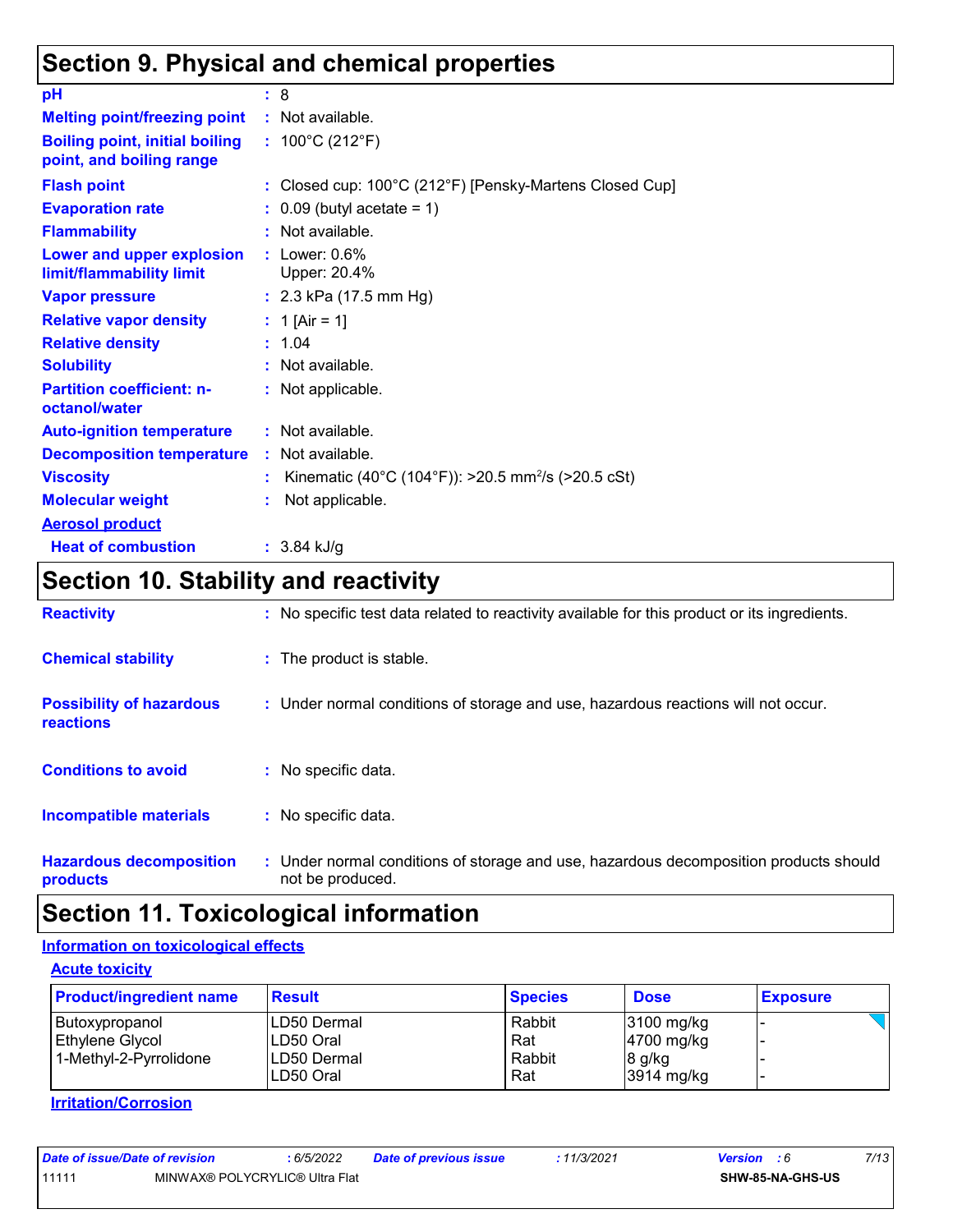# **Section 11. Toxicological information**

| <b>Product/ingredient name</b> | <b>Result</b>            | <b>Species</b> | <b>Score</b> | <b>Exposure</b>      | <b>Observation</b>       |
|--------------------------------|--------------------------|----------------|--------------|----------------------|--------------------------|
| Ethylene Glycol                | Eyes - Mild irritant     | Rabbit         |              | 24 hours 500         |                          |
|                                | Eyes - Mild irritant     | Rabbit         |              | l mg<br>1 hours 100  | -                        |
|                                | Eyes - Moderate irritant | Rabbit         |              | l mg<br>6 hours 1440 |                          |
|                                | Skin - Mild irritant     | Rabbit         |              | mg<br>555 mg         | ٠                        |
| 1-Methyl-2-Pyrrolidone         | Eyes - Moderate irritant | Rabbit         |              | $100$ mg             | $\overline{\phantom{0}}$ |

#### **Sensitization**

Not available.

#### **Mutagenicity**

Not available.

#### **Carcinogenicity**

Not available.

#### **Classification**

| <b>Product/ingredient name</b>   | <b>OSHA</b> | <b>IARC</b> | <b>NTP</b> |
|----------------------------------|-------------|-------------|------------|
| Amorphous Precipitated<br>Silica |             |             |            |

#### **Reproductive toxicity**

Not available.

#### **Teratogenicity**

Not available.

#### **Specific target organ toxicity (single exposure)**

| <b>Name</b>            | <b>Category</b> | <b>Route of</b><br>exposure | <b>Target organs</b>              |
|------------------------|-----------------|-----------------------------|-----------------------------------|
| Butoxypropanol         | Category 3      |                             | Respiratory tract<br>l irritation |
|                        | Category 3      |                             | l Narcotic effects                |
| Ethylene Glycol        | Category 3      |                             | Respiratory tract<br>l irritation |
|                        | Category 3      |                             | l Narcotic effects                |
| 1-Methyl-2-Pyrrolidone | Category 3      |                             | Respiratory tract<br>irritation   |

#### **Specific target organ toxicity (repeated exposure)**

| <b>Name</b>                       | <b>Category</b>          | <b>Route of</b><br><b>exposure</b> | <b>Target organs</b> |
|-----------------------------------|--------------------------|------------------------------------|----------------------|
| Butoxypropanol<br>Ethylene Glycol | Category 2<br>Category 2 |                                    |                      |

#### **Aspiration hazard**

Not available.

#### **Information on the likely :** Not available.

#### **routes of exposure**

#### **Potential acute health effects**

**Eye contact :** No known significant effects or critical hazards.

| Date of issue/Date of revision |                                | 6/5/2022 | <b>Date of previous issue</b> | : 11/3/2021 | <b>Version</b> : 6 |                  | 8/13 |
|--------------------------------|--------------------------------|----------|-------------------------------|-------------|--------------------|------------------|------|
| 11111                          | MINWAX® POLYCRYLIC® Ultra Flat |          |                               |             |                    | SHW-85-NA-GHS-US |      |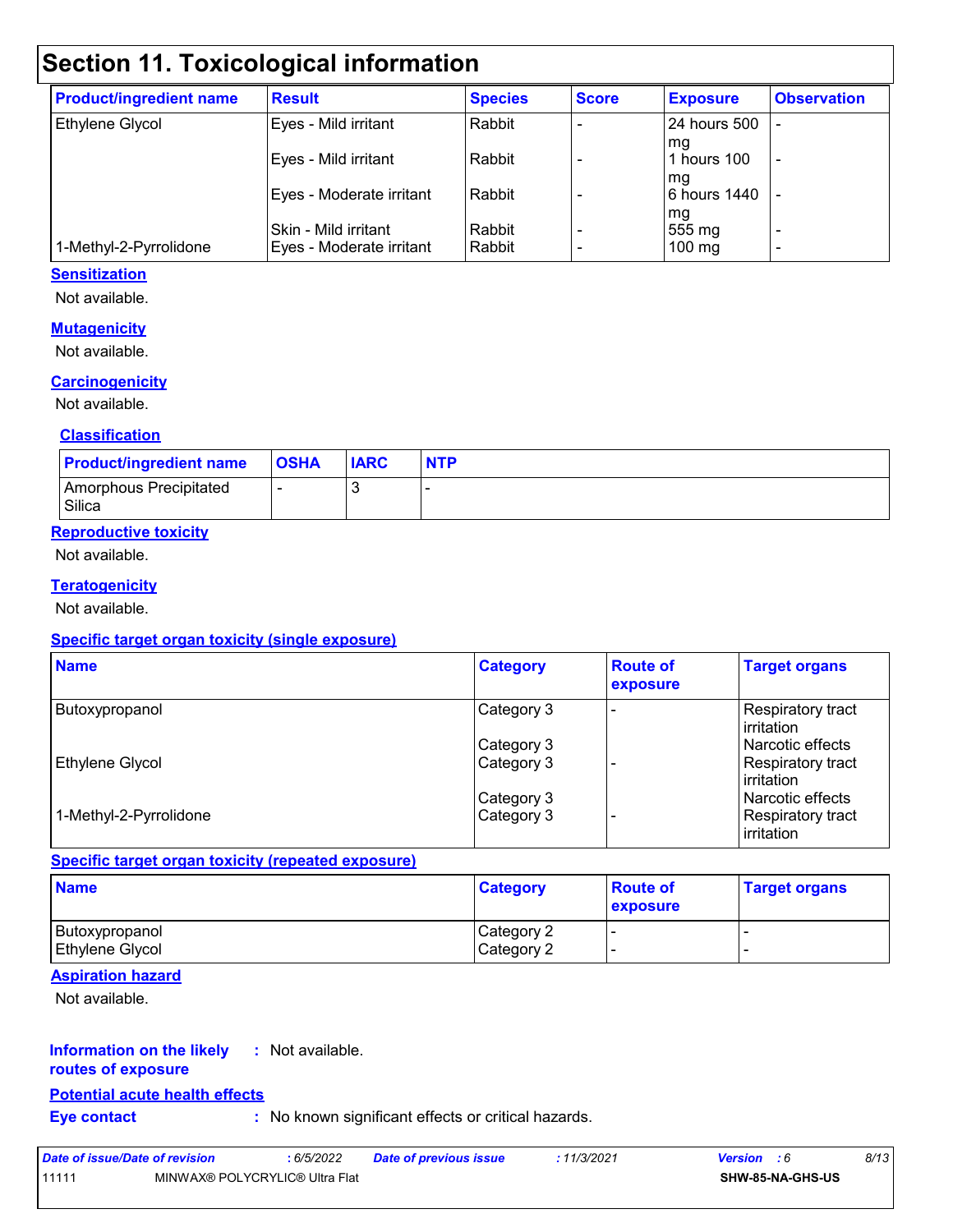# **Section 11. Toxicological information**

| <b>Inhalation</b>                                                  | : No known significant effects or critical hazards.                                                                         |
|--------------------------------------------------------------------|-----------------------------------------------------------------------------------------------------------------------------|
| <b>Skin contact</b>                                                | : No known significant effects or critical hazards.                                                                         |
| <b>Ingestion</b>                                                   | : No known significant effects or critical hazards.                                                                         |
|                                                                    | <b>Symptoms related to the physical, chemical and toxicological characteristics</b>                                         |
| <b>Eye contact</b>                                                 | : No specific data.                                                                                                         |
| <b>Inhalation</b>                                                  | : Adverse symptoms may include the following:<br>reduced fetal weight<br>increase in fetal deaths<br>skeletal malformations |
| <b>Skin contact</b>                                                | : Adverse symptoms may include the following:<br>reduced fetal weight<br>increase in fetal deaths<br>skeletal malformations |
| <b>Ingestion</b>                                                   | : Adverse symptoms may include the following:<br>reduced fetal weight<br>increase in fetal deaths<br>skeletal malformations |
|                                                                    | Delayed and immediate effects and also chronic effects from short and long term exposure                                    |
| <b>Short term exposure</b>                                         |                                                                                                                             |
| <b>Potential immediate</b><br>effects                              | : Not available.                                                                                                            |
| <b>Potential delayed effects</b>                                   | : Not available.                                                                                                            |
| <b>Long term exposure</b><br><b>Potential immediate</b><br>effects | $:$ Not available.                                                                                                          |
| <b>Potential delayed effects</b>                                   | $:$ Not available.                                                                                                          |
| <b>Potential chronic health effects</b><br>Not available.          |                                                                                                                             |
| <b>General</b>                                                     | : May cause damage to organs through prolonged or repeated exposure.                                                        |
| <b>Carcinogenicity</b>                                             | : No known significant effects or critical hazards.                                                                         |
| <b>Mutagenicity</b>                                                | : No known significant effects or critical hazards.                                                                         |
| <b>Teratogenicity</b>                                              | : May damage the unborn child.                                                                                              |
| <b>Developmental effects</b>                                       | : No known significant effects or critical hazards.                                                                         |
| <b>Fertility effects</b>                                           | : No known significant effects or critical hazards.                                                                         |

#### **Numerical measures of toxicity**

#### **Acute toxicity estimates**

| <b>Route</b> | <b>ATE value</b> |
|--------------|------------------|
| Oral         | 20097.11 mg/kg   |
| Dermal       | 109952.62 mg/kg  |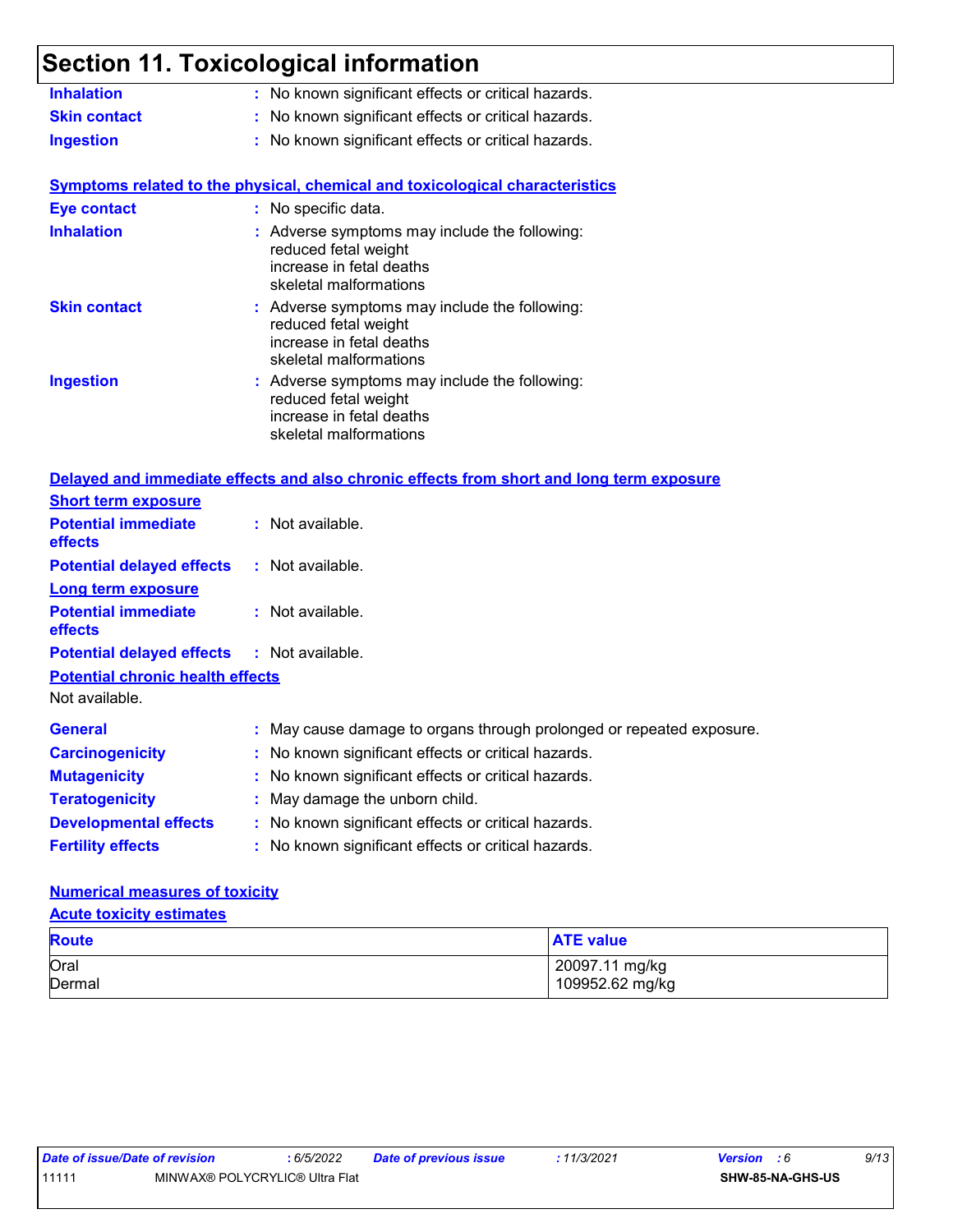### **Section 12. Ecological information**

| <b>Product/ingredient name</b> | <b>Result</b>                                                     | <b>Species</b>                                        | <b>Exposure</b>      |
|--------------------------------|-------------------------------------------------------------------|-------------------------------------------------------|----------------------|
| Ethylene Glycol                | Acute LC50 6900000 µg/l Fresh water                               | Crustaceans - Ceriodaphnia<br>Idubia - Neonate        | 48 hours             |
|                                | Acute LC50 41000 mg/l Fresh water                                 | Daphnia - Daphnia magna -<br>Neonate                  | l 48 hours           |
|                                | Acute LC50 8050000 µg/l Fresh water                               | Fish - Pimephales promelas                            | 96 hours             |
| 1-Methyl-2-Pyrrolidone         | Acute LC50 1.23 ppm Fresh water<br>Acute LC50 832 ppm Fresh water | Daphnia - Daphnia magna<br>Fish - Lepomis macrochirus | 48 hours<br>96 hours |

#### **Persistence and degradability**

| <b>Product/ingredient name</b> | <b>Aquatic half-life</b> | <b>Photolysis</b> | Biodegradability |
|--------------------------------|--------------------------|-------------------|------------------|
| <b>Ethylene Glycol</b>         |                          |                   | Readily          |

#### **Bioaccumulative potential**

Not available.

**Toxicity**

#### **Mobility in soil**

**Soil/water partition coefficient (K**<sub>oc</sub>) **:** Not available.

**Other adverse effects :** No known significant effects or critical hazards.

### **Section 13. Disposal considerations**

The generation of waste should be avoided or minimized wherever possible. Disposal of this product, solutions and any by-products should at all times comply with the requirements of environmental protection and waste disposal legislation and any regional local authority requirements. Dispose of surplus and non-recyclable products via a licensed waste disposal contractor. Waste should not be disposed of untreated to the sewer unless fully compliant with the requirements of all authorities with jurisdiction. Waste packaging should be recycled. Incineration or landfill should only be considered when recycling is not feasible. This material and its container must be disposed of in a safe way. Care should be taken when handling emptied containers that have not been cleaned or rinsed out. Empty containers or liners may retain some product residues. Avoid dispersal of spilled material and runoff and contact with soil, waterways, drains and sewers. **Disposal methods :**

### **Section 14. Transport information**

|                                         | <b>DOT</b><br><b>Classification</b>         | <b>TDG</b><br><b>Classification</b> | <b>Mexico</b><br><b>Classification</b> | <b>IATA</b>    | <b>IMDG</b>                                     |
|-----------------------------------------|---------------------------------------------|-------------------------------------|----------------------------------------|----------------|-------------------------------------------------|
| <b>UN number</b>                        | Not regulated.                              | Not regulated.                      | Not regulated.                         | Not regulated. | Not regulated.                                  |
| <b>UN proper</b><br>shipping name       | $\sim$                                      |                                     |                                        | -              |                                                 |
| <b>Transport</b><br>hazard class(es)    |                                             | -                                   |                                        | -              |                                                 |
| Date of issue/Date of revision<br>11111 | :6/5/2022<br>MINWAX® POLYCRYLIC® Ultra Flat | <b>Date of previous issue</b>       | : 11/3/2021                            |                | 10/13<br><b>Version</b> : 6<br>SHW-85-NA-GHS-US |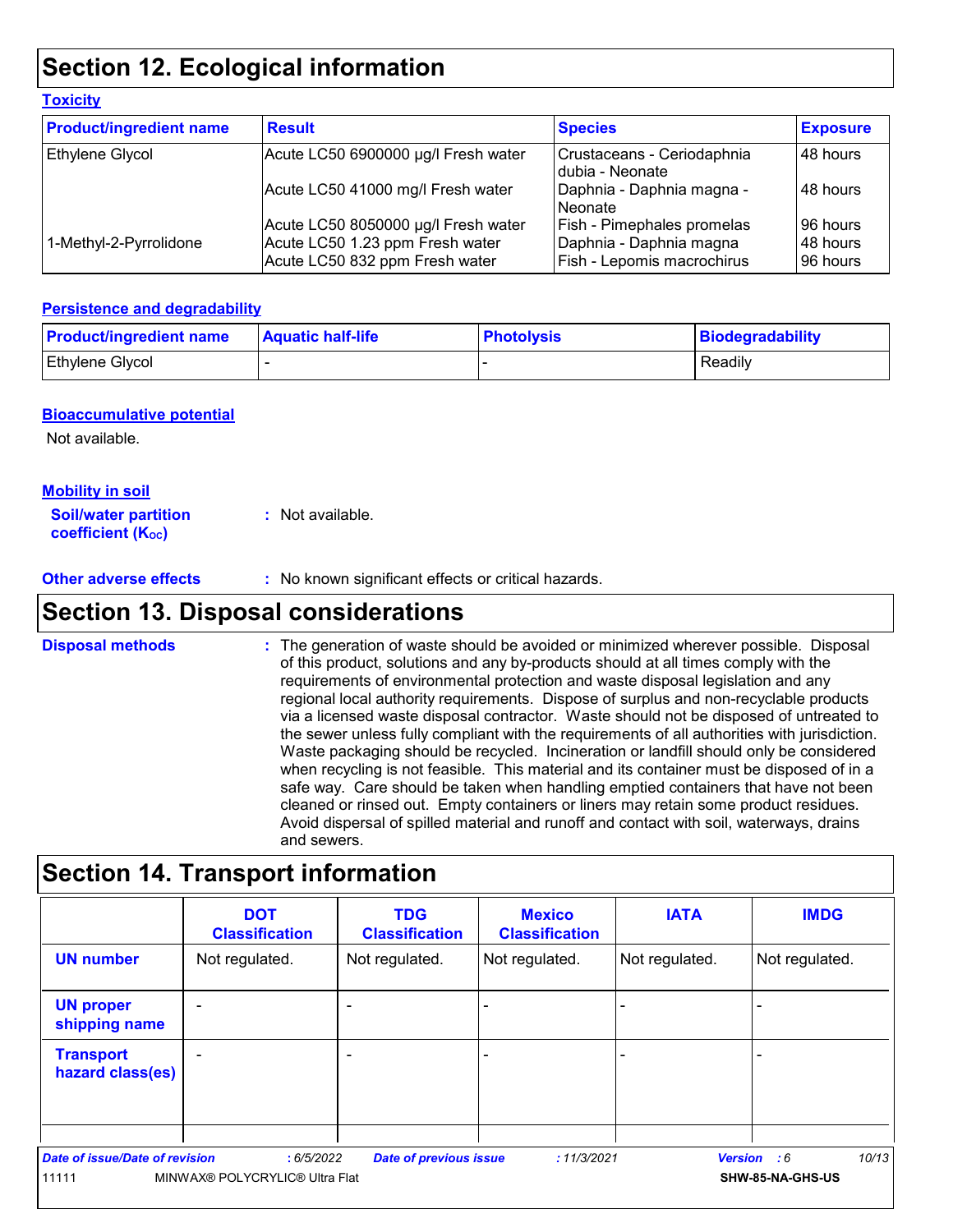| <b>Section 14. Transport information</b>                        |                |                      |                                                                                                                                                                                                                                                                                                                                                                                                                                                                                                                                                                                                                                                                                     |                  |     |                |
|-----------------------------------------------------------------|----------------|----------------------|-------------------------------------------------------------------------------------------------------------------------------------------------------------------------------------------------------------------------------------------------------------------------------------------------------------------------------------------------------------------------------------------------------------------------------------------------------------------------------------------------------------------------------------------------------------------------------------------------------------------------------------------------------------------------------------|------------------|-----|----------------|
| <b>Packing group</b>                                            | $\blacksquare$ |                      |                                                                                                                                                                                                                                                                                                                                                                                                                                                                                                                                                                                                                                                                                     |                  |     | $\blacksquare$ |
| <b>Environmental</b><br>hazards                                 | No.            |                      | No.                                                                                                                                                                                                                                                                                                                                                                                                                                                                                                                                                                                                                                                                                 | No.              | No. | No.            |
| <b>Additional</b><br>information                                |                |                      |                                                                                                                                                                                                                                                                                                                                                                                                                                                                                                                                                                                                                                                                                     |                  |     |                |
| <b>Special precautions for user :</b>                           |                | Not available.<br>÷. | Multi-modal shipping descriptions are provided for informational purposes and do not<br>consider container sizes. The presence of a shipping description for a particular<br>mode of transport (sea, air, etc.), does not indicate that the product is packaged<br>suitably for that mode of transport. All packaging must be reviewed for suitability<br>prior to shipment, and compliance with the applicable regulations is the sole<br>responsibility of the person offering the product for transport. People loading and<br>unloading dangerous goods must be trained on all of the risks deriving from the<br>substances and on all actions in case of emergency situations. |                  |     |                |
| <b>Transport in bulk according</b><br>to <b>IMO</b> instruments |                |                      |                                                                                                                                                                                                                                                                                                                                                                                                                                                                                                                                                                                                                                                                                     |                  |     |                |
|                                                                 |                |                      | <b>Proper shipping name</b>                                                                                                                                                                                                                                                                                                                                                                                                                                                                                                                                                                                                                                                         | : Not available. |     |                |

### **Section 15. Regulatory information**

**TSCA 5(a)2 proposed significant new use rules**: 1-Methyl-2-Pyrrolidone; 5-Chloro-2-methylisothiazolinone; 2-Methyl-4-isothiazolin-3-one

#### **SARA 313**

SARA 313 (40 CFR 372.45) supplier notification can be found on the Environmental Data Sheet.

#### **California Prop. 65**

WARNING: This product contains chemicals known to the State of California to cause cancer and birth defects or other reproductive harm.

#### **International regulations**

| <b>International lists</b> | Australia inventory (AllC): Not determined.                  |
|----------------------------|--------------------------------------------------------------|
|                            | China inventory (IECSC): Not determined.                     |
|                            | Japan inventory (CSCL): Not determined.                      |
|                            | Japan inventory (ISHL): Not determined.                      |
|                            | Korea inventory (KECI): Not determined.                      |
|                            | New Zealand Inventory of Chemicals (NZIoC): Not determined.  |
|                            | Philippines inventory (PICCS): Not determined.               |
|                            | Taiwan Chemical Substances Inventory (TCSI): Not determined. |
|                            | Thailand inventory: Not determined.                          |
|                            | Turkey inventory: Not determined.                            |
|                            | Vietnam inventory: Not determined.                           |

### **Section 16. Other information**

#### **Hazardous Material Information System (U.S.A.)**



| Date of Issue/Date of revision |               |
|--------------------------------|---------------|
| 11111                          | <b>MINWAX</b> |